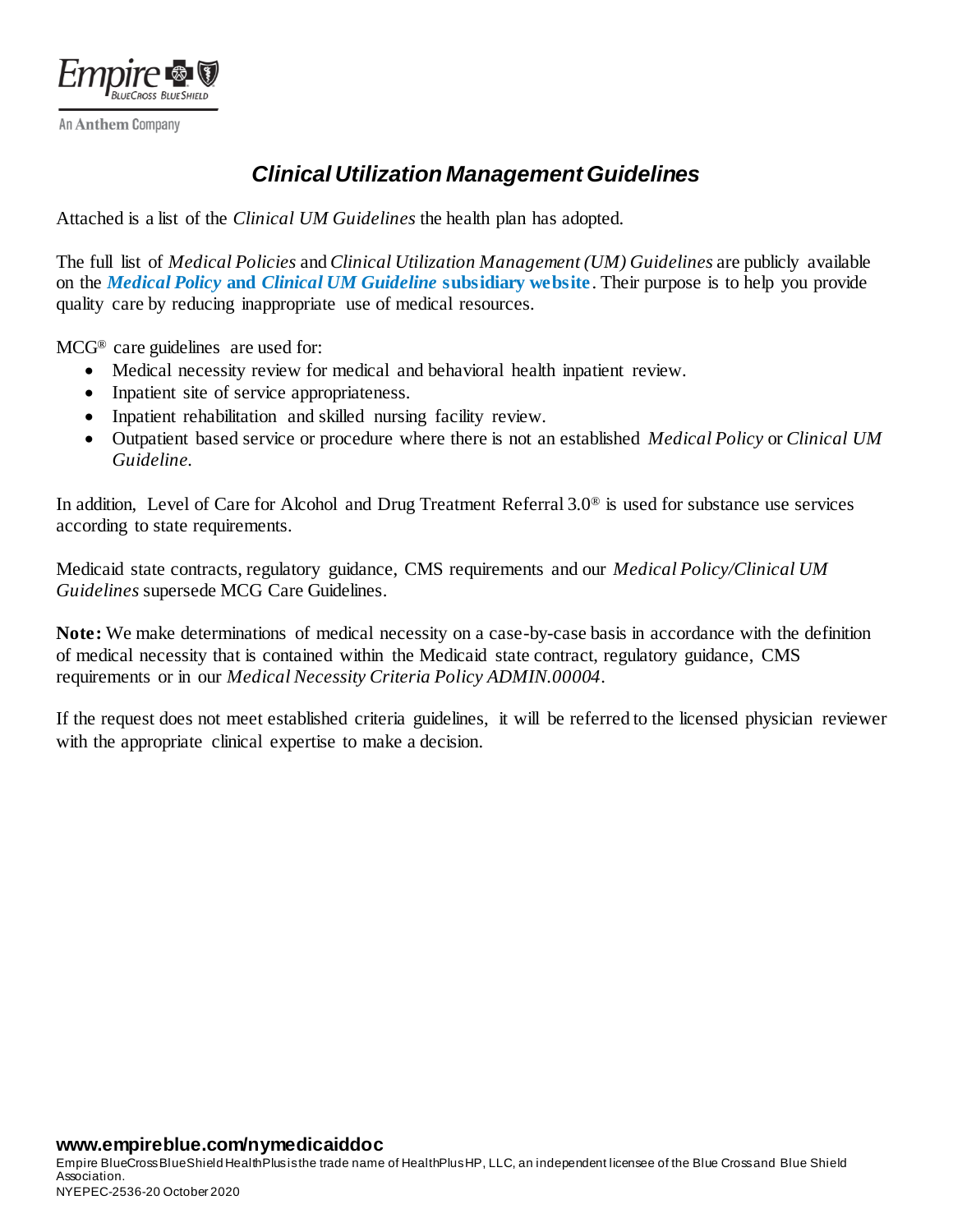Medicaid



An Anthem Company

**Provider Bulletin** May 2022

## *Clinical Utilization Management Guidelines*

The new *Clinical Utilization Management Guidelines* (*CUMG*) below were adopted by the medical operations committee for Empire BlueCross BlueShield HealthPlus members on March 24, 2022.

To view a guideline, visit **[https://www.empireblue.com/provider/policies/clinical](https://www.empireblue.com/provider/policies/clinical-guidelines/search)[guidelines/search](https://www.empireblue.com/provider/policies/clinical-guidelines/search)**.

| <b>CUMG</b> number | <b>CUMG title</b>                                                                                                                                               | <b>New item</b> |
|--------------------|-----------------------------------------------------------------------------------------------------------------------------------------------------------------|-----------------|
| CG-ADMIN-01        | Clinical Utilization Management (UM) Guideline for Pre-<br>Payment Review Medical Necessity Determinations When No<br><b>Other Clinical UM Guideline Exists</b> |                 |
| CG-ANC-03          | Acupuncture                                                                                                                                                     |                 |
| CG-ANC-04          | Ambulance Services: Air and Water                                                                                                                               |                 |
| CG-ANC-05          | Ambulance Services: Ground; Emergent                                                                                                                            |                 |
| CG-ANC-06          | Ambulance Services: Ground; Nonemergent                                                                                                                         |                 |
| CG-ANC-07          | <b>Inpatient Interfacility Transfers</b>                                                                                                                        |                 |
| CG-ANC-08          | Mobile Device-Based Health Management Applications                                                                                                              |                 |
| CG-BEH-02          | <b>Adaptive Behavioral Treatment</b>                                                                                                                            |                 |
| CG-DME-03          | Neuromuscular Stimulation in the Treatment of Muscle Atrophy                                                                                                    |                 |
| CG-DME-04          | Electrical Nerve Stimulation, Transcutaneous, Percutaneous                                                                                                      |                 |
| CG-DME-05          | <b>Cervical Traction Devices for Home Use</b>                                                                                                                   |                 |
| CG-DME-06          | Pneumatic Compression Devices for Lymphedema                                                                                                                    |                 |
| CG-DME-07          | Augmentative and Alternative Communication (AAC) Devices<br>with Digitized or Synthesized Speech Output                                                         |                 |
| CG-DME-08          | <b>Infant Home Apnea Monitors</b>                                                                                                                               |                 |
| CG-DME-09          | Continuous Local Delivery of Analgesia to Operative Sites<br>using an Elastomeric Infusion Pump During the Postoperative<br>Period                              |                 |
| CG-DME-10          | <b>Durable Medical Equipment</b>                                                                                                                                |                 |
| CG-DME-12          | Home Phototherapy Devices for Neonatal Hyperbilirubinemia                                                                                                       |                 |
| CG-DME-13          | <b>Lower Limb Prosthesis</b>                                                                                                                                    |                 |
| CG-DME-15          | <b>Hospital Beds and Accessories</b>                                                                                                                            |                 |
| CG-DME-16          | Pressure Reducing Support Systems Groups 1, 2 and 3                                                                                                             |                 |
| CG-DME-18          | Home Oxygen Therapy                                                                                                                                             |                 |
| CG-DME-19          | Therapeutic Shoes, Inserts or Modifications for Individuals with<br><b>Diabetes</b>                                                                             |                 |
| CG-DME-20          | <b>Orthopedic Footwear</b>                                                                                                                                      |                 |
| CG-DME-21          | External Infusion Pumps for the Administration of Drugs in the<br>Home or Residential Care Settings                                                             |                 |

## **https://providerpublic.empireblue.com**

Empire BlueCross BlueShield HealthPlus is the trade name of HealthPlus HP, LLC, an independent licensee of the Blue Cross and Blue Shield Association. NYEPEC-3268-22 May 2022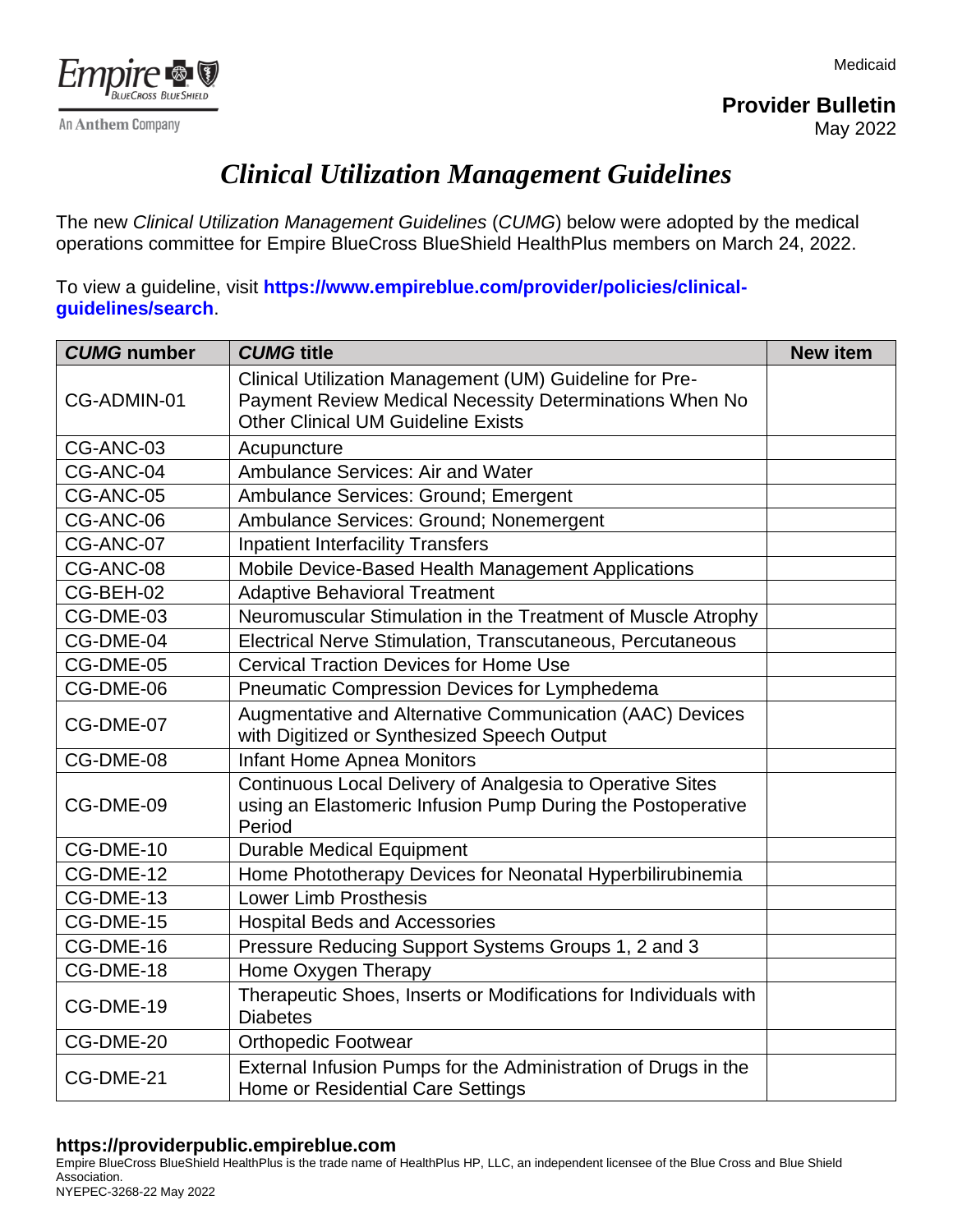| <b>CUMG number</b> | <b>CUMG title</b>                                                                                                                                                                        | <b>New item</b> |
|--------------------|------------------------------------------------------------------------------------------------------------------------------------------------------------------------------------------|-----------------|
| CG-DME-22          | Ankle-Foot & Knee-Ankle-Foot Orthoses                                                                                                                                                    |                 |
| CG-DME-23          | Lifting Devices for Use in the Home                                                                                                                                                      |                 |
| CG-DME-24          | Wheeled Mobility Devices: Manual Wheelchairs - Standard,<br>Heavy Duty and Lightweight                                                                                                   |                 |
| CG-DME-25          | <b>Seat Lift Mechanisms</b>                                                                                                                                                              |                 |
| CG-DME-26          | Back-Up Ventilators in the Home Setting                                                                                                                                                  |                 |
| CG-DME-30          | <b>Prothrombin Time Self-Monitoring Devices</b>                                                                                                                                          |                 |
| CG-DME-31          | Wheeled Mobility Devices: Wheelchairs - Powered,<br>Motorized, With or Without Power Seating Systems, and<br>Power Operated Vehicles (POVs)                                              |                 |
| CG-DME-33          | Wheeled Mobility Devices: Manual Wheelchairs - Ultra<br>Lightweight                                                                                                                      |                 |
| CG-DME-34          | Wheeled Mobility Devices: Wheelchair Accessories                                                                                                                                         |                 |
| CG-DME-35          | <b>Electric Breast Pumps</b>                                                                                                                                                             |                 |
| CG-DME-36          | <b>Pediatric Gait Trainers</b>                                                                                                                                                           |                 |
| CG-DME-37          | <b>Air Conduction Hearing Aids</b>                                                                                                                                                       |                 |
| CG-DME-39          | Dynamic Low-Load Prolonged-Duration Stretch Devices                                                                                                                                      |                 |
| CG-DME-40          | Noninvasive Electrical Bone Growth Stimulation of the<br>Appendicular Skeleton                                                                                                           |                 |
| CG-DME-41          | Ultraviolet Light Therapy Delivery Devices for Home Use                                                                                                                                  |                 |
| CG-DME-42          | Nonimplantable Insulin Infusion and Blood Glucose Monitoring<br><b>Devices</b>                                                                                                           |                 |
| CG-DME-43          | High Frequency Chest Compression Devices for Airway<br>Clearance                                                                                                                         |                 |
| CG-DME-44          | <b>Electric Tumor Treatment Field (TTF)</b>                                                                                                                                              |                 |
| CG-DME-45          | <b>Ultrasound Bone Growth Stimulation</b>                                                                                                                                                |                 |
| CG-DME-46          | Pneumatic Compression Devices for Prevention of Deep Vein<br>Thrombosis of the Extremities in the Home Setting                                                                           |                 |
| CG-DME-47          | Noninvasive Home Ventilator Therapy for Respiratory Failure                                                                                                                              |                 |
| CG-DME-48          | Vacuum Assisted Wound Therapy in the Outpatient Setting                                                                                                                                  |                 |
| CG-DME-49          | <b>Standing Frames</b>                                                                                                                                                                   |                 |
| CG-GENE-04         | Molecular Marker Evaluation of Thyroid Nodules                                                                                                                                           |                 |
| CG-GENE-07         | <b>BCR-ABL Mutation Analysis</b>                                                                                                                                                         |                 |
| CG-GENE-10         | Chromosomal Microarray Analysis (CMA) for Developmental<br>Delay, Autism Spectrum Disorder, Intellectual Disability<br>(Intellectual Developmental Disorder) and Congenital<br>Anomalies |                 |
| CG-GENE-11         | Genotype Testing for Individual Genetic Polymorphisms to<br>Determine Drug-Metabolizer Status                                                                                            |                 |
| CG-GENE-13         | <b>Genetic Testing for Inherited Diseases</b>                                                                                                                                            |                 |
| CG-GENE-14         | Gene Mutation Testing for Solid Tumor Cancer Susceptibility<br>and Management                                                                                                            |                 |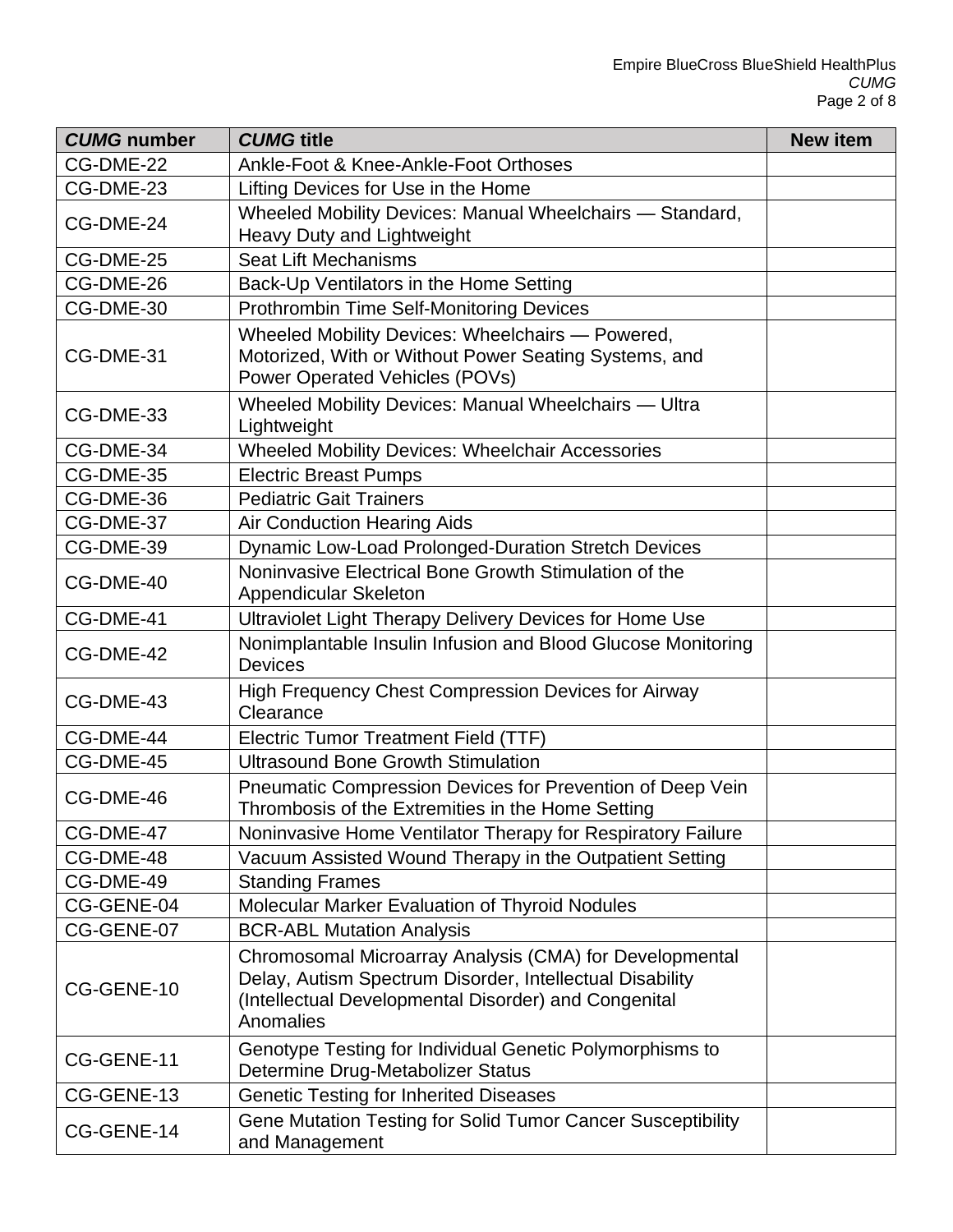| <b>CUMG number</b> | <b>CUMG</b> title                                                                                                           | <b>New item</b> |
|--------------------|-----------------------------------------------------------------------------------------------------------------------------|-----------------|
| CG-GENE-15         | Genetic Testing for Lynch Syndrome, Familial Adenomatous<br>Polyposis (FAP), Attenuated FAP and MYH-associated<br>Polyposis |                 |
| CG-GENE-16         | BRCA Testing for Breast and/or Ovarian Cancer Syndrome                                                                      |                 |
| CG-GENE-17         | RET Proto-oncogene Testing for Endocrine Gland Cancer<br><b>Susceptibility</b>                                              |                 |
| CG-GENE-18         | <b>Genetic Testing for TP53 Mutations</b>                                                                                   |                 |
| CG-GENE-19         | Detection and Quantification of Tumor DNA Using Next<br><b>Generation Sequencing in Lymphoid Cancers</b>                    |                 |
| CG-GENE-21         | Cell-Free Fetal DNA-Based Prenatal Testing                                                                                  |                 |
| CG-GENE-22         | Gene Expression Profiling for Managing Breast Cancer<br><b>Treatment</b>                                                    |                 |
| CG-GENE-23         | <b>Genetic Testing for Heritable Cardiac Conditions</b>                                                                     |                 |
| CG-LAB-03          | <b>Tropism Testing for HIV Management</b>                                                                                   |                 |
| CG-LAB-09          | Drug Testing or Screening in the Context of Substance Use<br>Disorder and Chronic Pain                                      |                 |
| CG-LAB-10          | <b>Zika Virus Testing</b>                                                                                                   |                 |
| CG-LAB-11          | Screening for Vitamin D Deficiency in Average Risk Individuals                                                              |                 |
| CG-LAB-12          | <b>Testing for Oral and Esophageal Cancer</b>                                                                               |                 |
| CG-LAB-13          | <b>Skin Nerve Fiber Density Testing</b>                                                                                     |                 |
| CG-LAB-14          | Respiratory Viral Panel Testing in the Outpatient Setting                                                                   |                 |
| CG-LAB-15          | Red Blood Cell Folic Acid Testing                                                                                           |                 |
| CG-LAB-16          | <b>Serum Amylase Testing</b>                                                                                                |                 |
| CG-LAB-17          | Molecular Gastrointestinal Pathogen Panel (GIPP) Testing for<br>Infectious Diarrhea in the Outpatient Setting               |                 |
| CG-LAB-19          | Laboratory Evaluation of Vitamin B12                                                                                        |                 |
| CG-LAB-20          | <b>Thyroid Testing</b>                                                                                                      | <b>New</b>      |
| CG-LAB-21          | <b>Serum Iron Testing</b>                                                                                                   | <b>New</b>      |
| CG-MED-02          | <b>Esophageal pH Monitoring</b>                                                                                             |                 |
| CG-MED-05          | Ketogenic Diet for Treatment of Intractable Seizures                                                                        |                 |
| CG-MED-08          | <b>Home Enteral Nutrition</b>                                                                                               |                 |
| CG-MED-19          | <b>Custodial Care</b>                                                                                                       |                 |
| CG-MED-21          | Anesthesia Services and Moderate ("Conscious") Sedation                                                                     |                 |
| CG-MED-23          | Home Health                                                                                                                 |                 |
| CG-MED-24          | Electromyography and Nerve Conduction Studies                                                                               |                 |
| CG-MED-26          | <b>Neonatal Levels of Care</b>                                                                                              |                 |
| CG-MED-28          | Iontophoresis for Medical Indications                                                                                       |                 |
| CG-MED-34          | Monitored Anesthesia Care for Gastrointestinal Endoscopic<br>Procedures                                                     |                 |
| CG-MED-35          | <b>Retinal Telescreening Systems</b>                                                                                        |                 |
| CG-MED-37          | <b>Intensive Programs for Pediatric Feeding Disorders</b>                                                                   |                 |
| CG-MED-38          | Inpatient admission for Radiation Therapy for Cervical or<br><b>Thyroid Cancer</b>                                          |                 |
| CG-MED-39          | <b>Bone Mineral Density Testing Measurement</b>                                                                             |                 |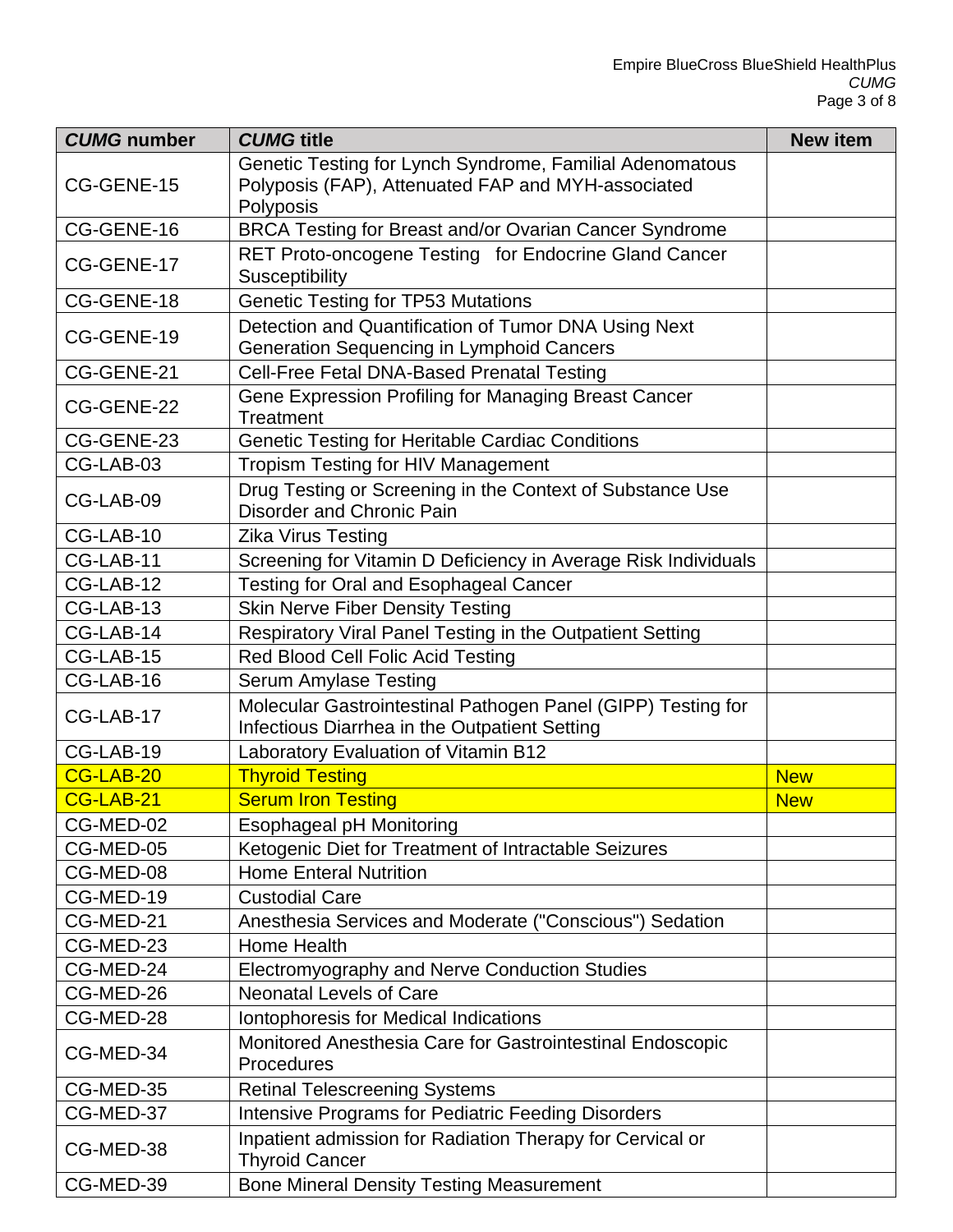| <b>CUMG</b> number | <b>CUMG</b> title                                                                                           | <b>New item</b> |
|--------------------|-------------------------------------------------------------------------------------------------------------|-----------------|
| CG-MED-40          | <b>External Ambulatory Event Monitors to Detect Cardiac</b><br>Arrhythmias                                  |                 |
| CG-MED-41          | Moderate to Deep Anesthesia Services for Dental Surgery in<br>the Facility Setting                          |                 |
| CG-MED-42          | Maternity Ultrasound in the Outpatient Setting                                                              |                 |
| CG-MED-45          | <b>Transrectal Ultrasonography</b>                                                                          |                 |
| CG-MED-46          | Electroencephalography and Video Electroencephalographic<br>Monitoring                                      |                 |
| CG-MED-47          | <b>Fundus Photography</b>                                                                                   |                 |
| CG-MED-48          | <b>Scrotal Ultrasound</b>                                                                                   |                 |
| CG-MED-49          | Auditory Brainstem Responses (ABRs) and Evoked<br><b>Otoacoustic Emissions (OAEs) for Hearing Disorders</b> |                 |
| CG-MED-50          | Visual, Somatosensory and Motor Evoked Potentials                                                           |                 |
| CG-MED-51          | Three-Dimensional (3-D) Rendering of Imaging Studies                                                        |                 |
| CG-MED-52          | Allergy Immunotherapy (Subcutaneous)                                                                        |                 |
| CG-MED-53          | Cervical Cancer Screening Using Cytology and Human<br><b>Papillomavirus Testing</b>                         |                 |
| CG-MED-54          | Strapping                                                                                                   |                 |
| CG-MED-55          | Site of Care: Advanced Radiologic Imaging                                                                   |                 |
| CG-MED-56          | Non-Obstetrical Transvaginal Ultrasonography                                                                |                 |
| CG-MED-57          | Cardiac Stress Testing with Electrocardiogram                                                               |                 |
| CG-MED-59          | Upper Gastrointestinal Endoscopy in Adults                                                                  |                 |
| CG-MED-61          | Preoperative Testing for Low Risk Invasive Procedures and<br><b>Surgeries</b>                               |                 |
| CG-MED-62          | Resting Electrocardiogram Screening in Adults                                                               |                 |
| CG-MED-63          | <b>Treatment of Hyperhidrosis</b>                                                                           |                 |
| CG-MED-64          | Transcatheter Ablation of Arrhythmogenic Foci in the<br><b>Pulmonary Veins</b>                              |                 |
| CG-MED-65          | <b>Manipulation Under Anesthesia</b>                                                                        |                 |
| CG-MED-66          | Cryopreservation of Oocytes or Ovarian Tissue                                                               |                 |
| CG-MED-68          | <b>Therapeutic Apheresis</b>                                                                                |                 |
| CG-MED-69          | <b>Inhaled Nitric Oxide</b>                                                                                 |                 |
| CG-MED-70          | Wireless Capsule Endoscopy for Gastrointestinal Imagine and<br>the Patency Capsule                          |                 |
| CG-MED-71          | Chronic Wound Care in the Home or Outpatient Setting                                                        |                 |
| CG-MED-72          | <b>Hyperthermia for Cancer Therapy</b>                                                                      |                 |
| CG-MED-73          | Hyperbaric Oxygen Therapy (Systemic/Topical)                                                                |                 |
| CG-MED-74          | Implantable Ambulatory Event Monitors and Mobile Cardiac<br><b>Telemetry</b>                                |                 |
| CG-MED-76          | Magnetic Source Imaging and Magnetoencephalography                                                          |                 |
| CG-MED-78          | Anesthesia Services for Interventional Pain Management<br>Procedures                                        |                 |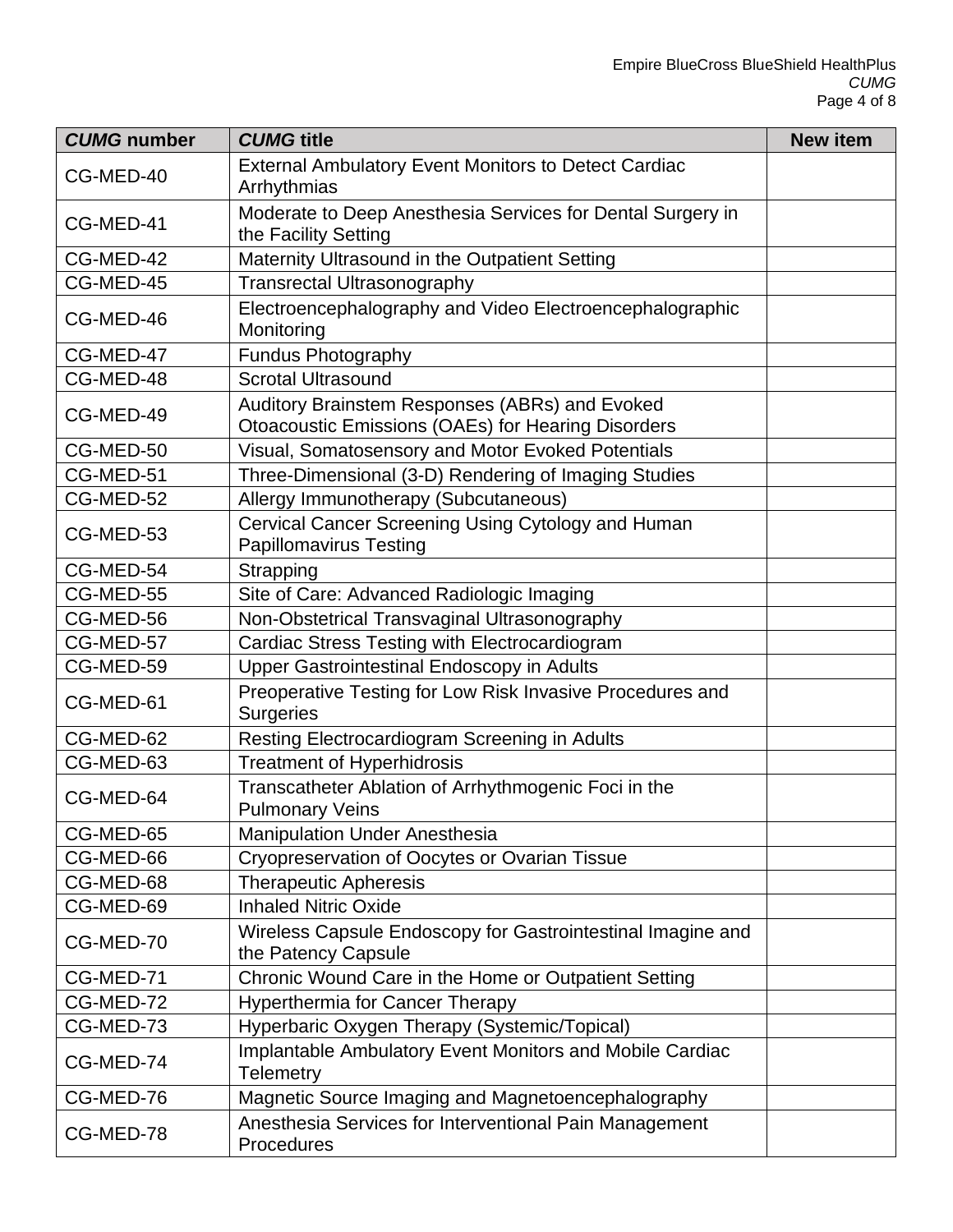| <b>CUMG number</b> | <b>CUMG title</b>                                                                                                                                          | <b>New item</b> |
|--------------------|------------------------------------------------------------------------------------------------------------------------------------------------------------|-----------------|
| CG-MED-79          | Diaphragmatic/Phrenic Nerve Stimulation and Diaphragm<br><b>Pacing Systems</b>                                                                             |                 |
| CG-MED-81          | High Intensity Focused Ultrasound (HIFU) for Oncologic<br><b>Indications</b>                                                                               |                 |
| CG-MED-83          | Site of Care: Specialty Pharmaceuticals                                                                                                                    |                 |
| CG-MED-84          | Non-Obstetric Gynecologic Duplex Ultrasonography of the<br>Abdomen and Pelvis in the Outpatient Setting                                                    |                 |
| CG-MED-85          | Posterior Segment Optical Coherence Tomography                                                                                                             |                 |
| CG-MED-86          | Enhanced External Counterpulsation in the Outpatient Setting                                                                                               |                 |
| CG-MED-88          | <b>Preimplantation Genetic Diagnosis Testing</b>                                                                                                           |                 |
| CG-MED-89          | <b>Home Parenteral Nutrition</b>                                                                                                                           |                 |
| CG-OR-PR-02        | Prefabricated and Prophylactic Knee Braces                                                                                                                 |                 |
| CG-OR-PR-03        | <b>Custom-made Knee Braces</b>                                                                                                                             |                 |
| CG-OR-PR-04        | Cranial Remodeling Bands and Helmets (Cranial Orthotics)                                                                                                   |                 |
| CG-OR-PR-05        | <b>Myoelectric Upper Extremity Prosthesis Devices</b>                                                                                                      |                 |
| CG-OR-PR-06        | Spinal Orthoses: Thoracic-Lumber-Sacral (TLSO), Lumbar-<br>Sacral (LSO), and Lumber                                                                        |                 |
| CG-REHAB-02        | <b>Outpatient Cardiac Rehabilitation</b>                                                                                                                   |                 |
| CG-REHAB-03        | <b>Pulmonary Rehabilitation</b>                                                                                                                            |                 |
| CG-REHAB-07        | Skilled Nursing and Skilled Rehabilitation Services (Outpatient)                                                                                           |                 |
| CG-REHAB-08        | Private Duty Nursing in the Home Setting                                                                                                                   |                 |
| CG-REHAB-10        | Level of Care: Outpatient Physical Therapy, Occupational<br>Therapy and Speech-Language Pathology Services                                                 |                 |
| CG-REHAB-12        | Rehabilitative and Habilitative Services in the Home Setting:<br>Physical Medicine/Physical Therapy, Occupational Therapy<br>and Speech-Language Pathology |                 |
| CG-SURG-01         | Colonoscopy                                                                                                                                                |                 |
| CG-SURG-03         | Blepharoplasty, Blepharoptosis Repair and Brow Lift                                                                                                        |                 |
| CG-SURG-05         | <b>Maze Procedure</b>                                                                                                                                      |                 |
| CG-SURG-07         | Vertical Expandable Prosthetic Titanium Rib                                                                                                                |                 |
| CG-SURG-08         | Sacral Nerve Stimulation as a Treatment of Neurogenic<br><b>Bladder Secondary to Spinal Cord Injury</b>                                                    |                 |
| CG-SURG-09         | <b>Temporomandibular Disorders</b>                                                                                                                         |                 |
| CG-SURG-10         | <b>Ambulatory or Outpatient Surgery Center Procedures</b>                                                                                                  |                 |
| CG-SURG-11         | <b>Surgical Treatment for Dupuytren's Contracture</b>                                                                                                      |                 |
| CG-SURG-12         | Penile Prosthesis Implantation                                                                                                                             |                 |
| CG-SURG-15         | <b>Endometrial Ablation</b>                                                                                                                                |                 |
| CG-SURG-17         | <b>Trigger Point Injections</b>                                                                                                                            |                 |
| CG-SURG-18         | Septoplasty                                                                                                                                                |                 |
| CG-SURG-24         | <b>Functional Endoscopic Sinus Surgery (FESS)</b>                                                                                                          |                 |
| CG-SURG-25         | <b>Injection Treatment for Morton's Neuroma</b>                                                                                                            |                 |
| CG-SURG-27         | <b>Gender Affirming Surgery</b>                                                                                                                            |                 |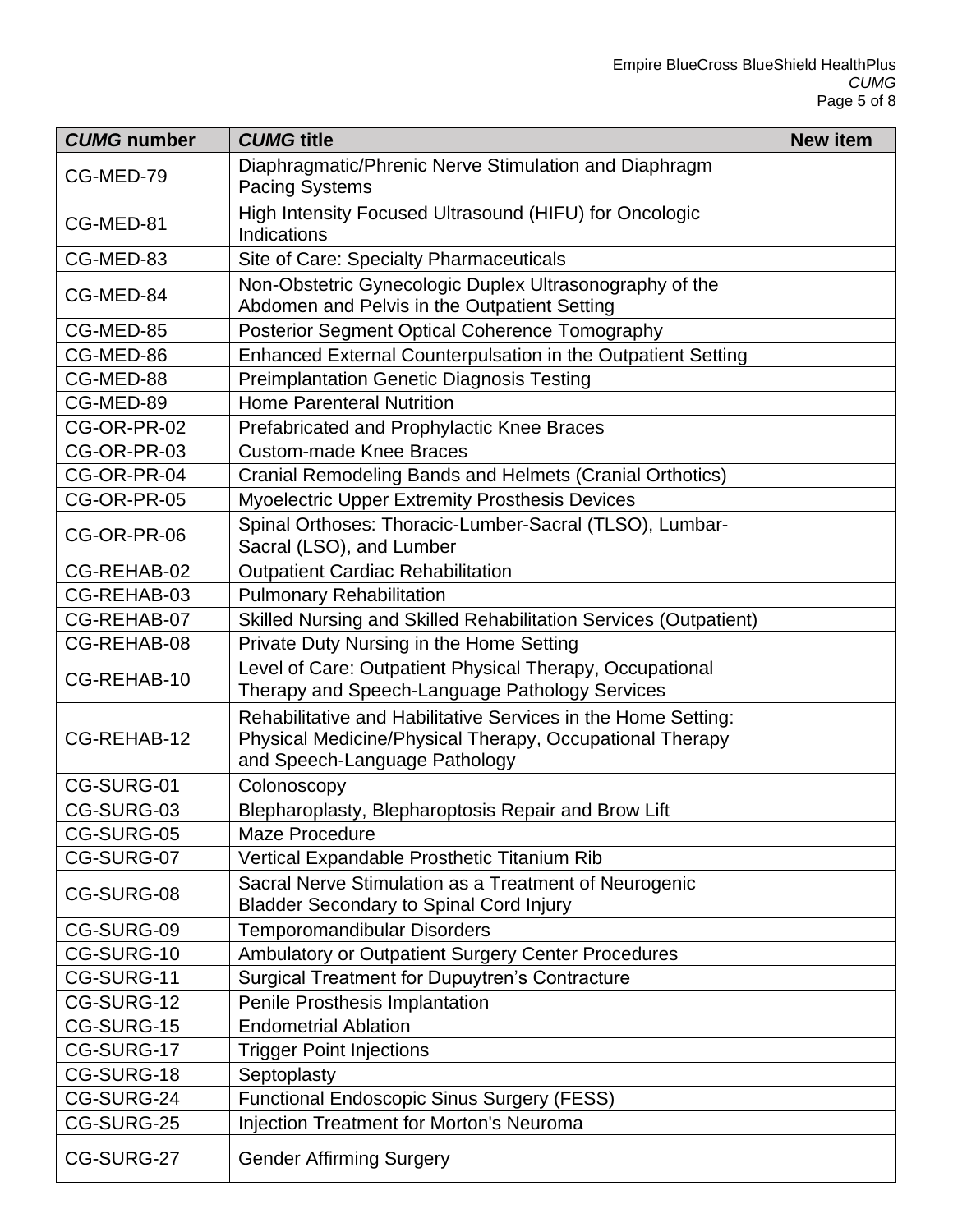| <b>CUMG</b> number | <b>CUMG title</b>                                                                                                                           | <b>New item</b> |
|--------------------|---------------------------------------------------------------------------------------------------------------------------------------------|-----------------|
| CG-SURG-28         | <b>Transcatheter Uterine Artery Embolization</b>                                                                                            |                 |
| CG-SURG-29         | Lumbar Discography                                                                                                                          |                 |
| CG-SURG-30         | Tonsillectomy for Children with or without Adenoidectomy                                                                                    |                 |
| CG-SURG-31         | <b>Treatment of Keloids and Scar Revision</b>                                                                                               |                 |
| CG-SURG-34         | <b>Diagnostic Infertility Surgery</b>                                                                                                       |                 |
| CG-SURG-35         | Intracytoplasmic Sperm Injection (ICSI)                                                                                                     |                 |
| CG-SURG-36         | Adenoidectomy                                                                                                                               |                 |
| CG-SURG-37         | Destruction of Pre-Malignant Skin Lesions                                                                                                   |                 |
| CG-SURG-40         | <b>Cataract Removal Surgery for Adults</b>                                                                                                  |                 |
| CG-SURG-41         | <b>Surgical Strabismus Correction</b>                                                                                                       |                 |
| CG-SURG-46         | Myringotomy and Tympanostomy Tube Insertion                                                                                                 |                 |
| CG-SURG-49         | Endovascular Techniques (Percutaneous or Open Exposure)<br>for Arterial Revascularization of the Lower Extremities                          |                 |
| CG-SURG-50         | <b>Assistant Surgeons</b>                                                                                                                   |                 |
| CG-SURG-51         | <b>Outpatient Cystourethroscopy</b>                                                                                                         |                 |
| CG-SURG-52         | Site of Care: Hospital-Based Ambulatory Surgical Procedures<br>and Endoscopic Services                                                      |                 |
| CG-SURG-55         | Cardiac Electrophysiological Studies (EPS) and Catheter<br>Ablation                                                                         |                 |
| CG-SURG-56         | Diagnostic Fiberoptic Flexible Laryngoscopy                                                                                                 |                 |
| CG-SURG-57         | Diagnostic Nasal Endoscopy                                                                                                                  |                 |
| CG-SURG-58         | Radioactive Seed Localization of Nonpalpable Breast Lesions                                                                                 |                 |
| CG-SURG-59         | <b>Vena Cava Filters</b>                                                                                                                    |                 |
| CG-SURG-61         | Cryosurgical or Radiofrequency Ablation to Treat Solid Tumors<br><b>Outside the Liver</b>                                                   |                 |
| CG-SURG-63         | Cardiac Resynchronization Therapy with or without an<br>Implantable Cardioverter Defibrillator for the Treatment of<br><b>Heart Failure</b> |                 |
| CG-SURG-70         | <b>Gastric Electrical Stimulation</b>                                                                                                       |                 |
| CG-SURG-71         | <b>Reduction Mammaplasty</b>                                                                                                                |                 |
| CG-SURG-72         | <b>Endothelial Keratoplasty</b>                                                                                                             |                 |
| CG-SURG-73         | <b>Balloon Sinus Ostial Dilation</b>                                                                                                        |                 |
| CG-SURG-75         | Transanal Endoscopic Microsurgical (TEM) Excision of Rectal<br>Lesions                                                                      |                 |
| CG-SURG-76         | Carotid, Vertebral and Intracranial Artery Stent Placement with<br>or without Angioplasty                                                   |                 |
| CG-SURG-77         | <b>Refractive Surgery</b>                                                                                                                   |                 |
| CG-SURG-78         | Locoregional and Surgical Techniques for Treating Primary<br>and Metastatic Liver Malignancies                                              |                 |
| CG-SURG-79         | <b>Implantable Infusion Pumps</b>                                                                                                           |                 |
| CG-SURG-81         | Cochlear Implants and Auditory Brainstem Implants                                                                                           |                 |
| CG-SURG-82         | Bone-Anchored and Bone Conduction Hearing Aids                                                                                              |                 |
| CG-SURG-83         | Bariatric Surgery and Other Treatments for Clinically Severe<br>Obesity                                                                     |                 |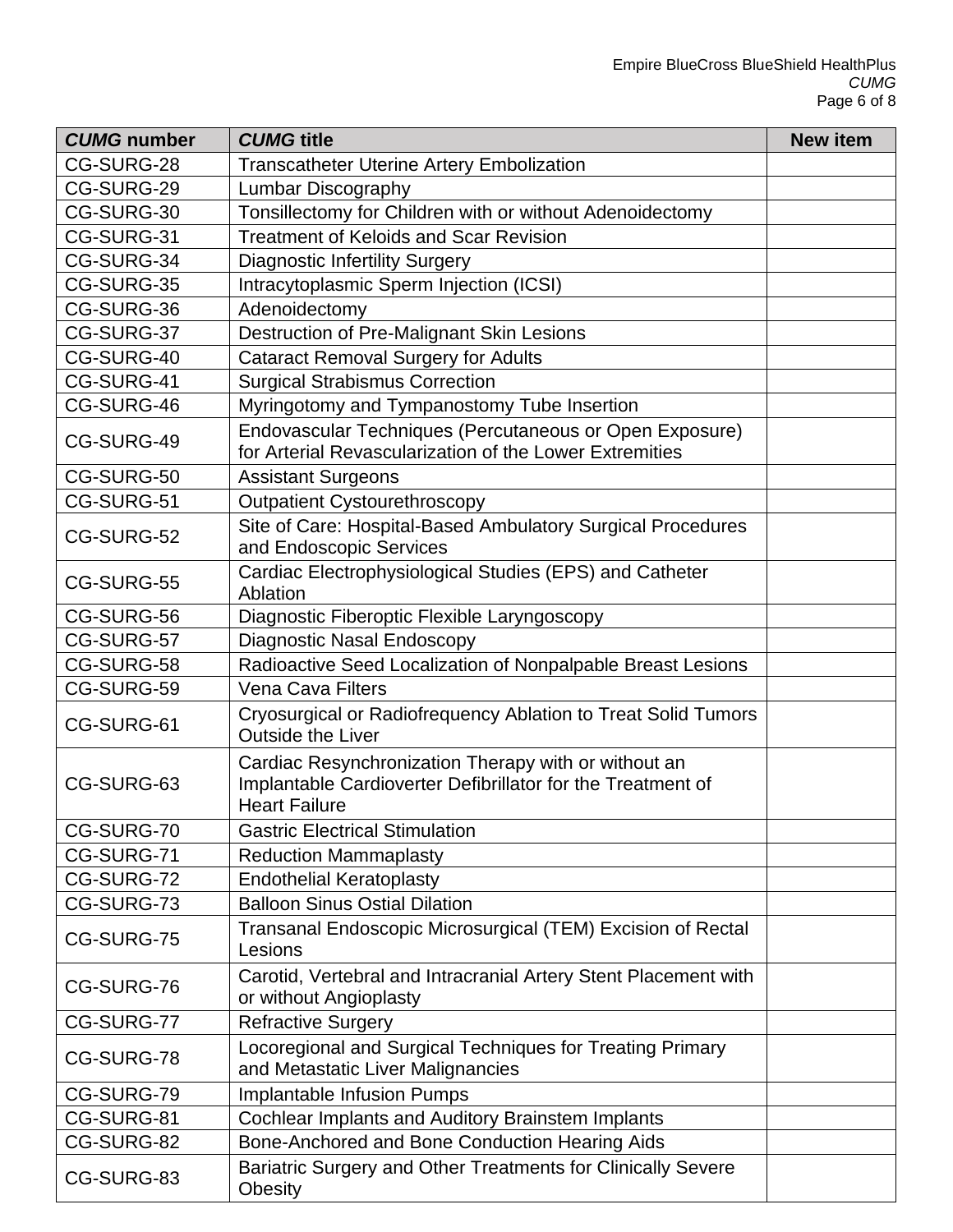| <b>CUMG number</b>        | <b>CUMG title</b>                                                                                                              | <b>New item</b> |
|---------------------------|--------------------------------------------------------------------------------------------------------------------------------|-----------------|
| CG-SURG-84                | Mandibular/Maxillary (Orthognathic) Surgery                                                                                    |                 |
| CG-SURG-85                | <b>Hip Resurfacing</b>                                                                                                         |                 |
| CG-SURG-86                | Endovascular/Endoluminal Repair of Aortic Aneurysms,<br>Aortoiliac Disease, Aortic Dissection and Aortic Transection           |                 |
| CG-SURG-87                | Nasal Surgery for the Treatment of Obstructive Sleep Apnea<br>and Snoring                                                      |                 |
| CG-SURG-88                | Mastectomy for Gynecomastia                                                                                                    |                 |
| CG-SURG-89                | Radiofrequency Neurolysis and Pulsed Radiofrequency<br>Therapy for Trigeminal Neuralgia                                        |                 |
| CG-SURG-90                | <b>Mohs Micrographic Surgery</b>                                                                                               |                 |
| CG-SURG-91                | Minimally Invasive Ablative Procedures for Epilepsy                                                                            |                 |
| CG-SURG-92                | Paraesophageal Hernia Repair                                                                                                   |                 |
| CG-SURG-93                | Angiographic Evaluation and Endovascular Intervention for<br><b>Dialysis Access Circuit Dysfunction</b>                        |                 |
| CG-SURG-94                | Keratoprosthesis                                                                                                               |                 |
| CG-SURG-95                | Sacral Nerve Stimulation and Percutaneous Tibial Nerve<br>Stimulation for Urinary and Fecal Incontinence; Urinary<br>Retention |                 |
| CG-SURG-96                | <b>Intraocular Telescope</b>                                                                                                   |                 |
| CG-SURG-97                | <b>Cardioverter Defibrillators</b>                                                                                             |                 |
| CG-SURG-98                | Prostate Biopsy using MRI Fusion Techniques                                                                                    |                 |
| CG-SURG-99                | Panniculectomy and Abdominoplasty                                                                                              |                 |
| CG-SURG-100               | Laser Trabeculoplasty and Laser Peripheral Iridotomy                                                                           |                 |
| CG-SURG-101               | Ablative Techniques as a Treatment for Barrett's Esophagus                                                                     |                 |
| CG-SURG-102               | Alcohol Septal Ablation for Treatment of Hypertrophic<br>Cardiomyopathy                                                        |                 |
| CG-SURG-103               | <b>Penile Circumcision</b>                                                                                                     |                 |
| CG-SURG-104               | Intraoperative Neurophysiological Monitoring                                                                                   |                 |
| CG-SURG-105               | <b>Corneal Collagen Cross-Linking</b>                                                                                          |                 |
| CG-SURG-106               | Venous Angioplasty with or without Stent Placement or<br><b>Venous Stenting Alone</b>                                          |                 |
| CG-SURG-107               | Surgical and Minimally Invasive Treatments for Benign<br>Prostatic Hyperplasia (BPH)                                           |                 |
| CG-SURG-108               | Stereotactic Radiofrequency Pallidotomy                                                                                        |                 |
| CG-SURG-110               | Lung Volume Reduction Surgery                                                                                                  |                 |
| CG-SURG-111               | Open Sacroiliac Joint Fusion                                                                                                   |                 |
| CG-SURG-112               | <b>Carpal Tunnel Decompression Surgery</b>                                                                                     |                 |
| CG-SURG-113               | Tonsillectomy with or without Adenoidectomy for Adults                                                                         |                 |
| <b>CG-THER-RAD-</b><br>07 | Intravascular Brachytherapy (Coronary and Non-Coronary)                                                                        |                 |
| CG-TRANS-02               | <b>Kidney Transplantation</b>                                                                                                  |                 |
| CG-TRANS-03               | Donor Lymphocyte Infusion for Hematologic Malignancies after<br>Allogeneic Hematopoietic Progenitor Cell Transplantation       |                 |